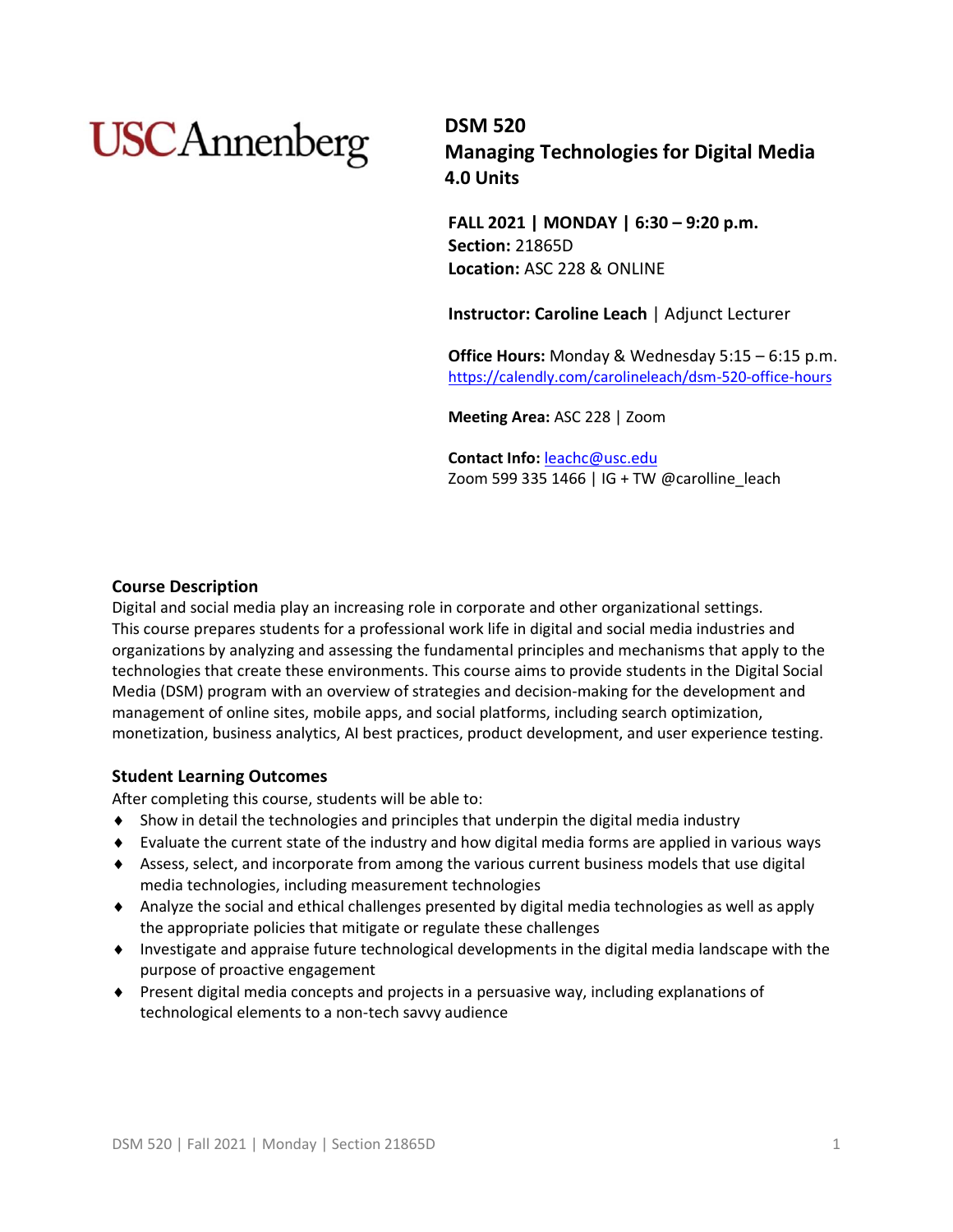## **Policies and Procedures**

### **a. Additional Policies**

## **Diversity, Equity, Inclusion, and Access**

An inclusive, welcoming, and accessible environment as well as Intellectual freedom are priorities in this class and in class discussions. Please be respectful. Any form of racism, sexism, xenophobia, homophobia or other forms of discriminatory behavior on the basis of ethnicity, gender, sexuality, or class will not be tolerated. Please speak up if you have concerns about anything said in the classroom, either during the class or by contacting the instructor privately.

### **Attendance**

Students are strongly encouraged to attend class sessions. This is the best way to engage with the course and keep up to date with class activities and assignments.

It is recognized that personal circumstances will sometimes arise that preclude class attendance. In such circumstances, the student is responsible for obtaining the materials presented in missed classes and making up missed assignments. If you will be missing a class session, please let me know in advance via email.

There will be no penalty for failing to attend live sessions, and students who miss live sessions will be able to keep up with the class by reviewing class recordings and engaging through asynchronous class activities and assignments.

## **COVID-19**

If you find yourself experiencing COVID-19 related symptoms, in keeping with university recommendations, you should:

- Stay home! This is the best way to prevent spreading COVID-19 as supported by scientific evidence. Please do not come to an in-person class if you are feeling ill, particularly if you are experiencing symptoms of COVID-19. Nothing we do in our class is worth risking your health, my health, or the health or your peers.
- You may participate in the live Zoom session or access to recording at a later date.
- Contact me to identify options available to keep up with course requirements and content.

### **b. Communication**

Students are encouraged to contact the instructor outside of class, as needed to support your academic success, via office hours, email, and/or Slack.

### Office Hours

Office hours are 5:15 – 6:15 p.m. Pacific Time on Monday and Wednesday in the assigned classroom for this course or via Zoom. If you cannot meet during office hours, you can arrange to meet with me at another time by sending an email with your request.

### Email

Please check your USC email on a regular basis, for periodic updates about this class. You are also encouraged to email me with questions on any topic you would like to discuss. In general, I will respond to emails within 24 hours or sooner.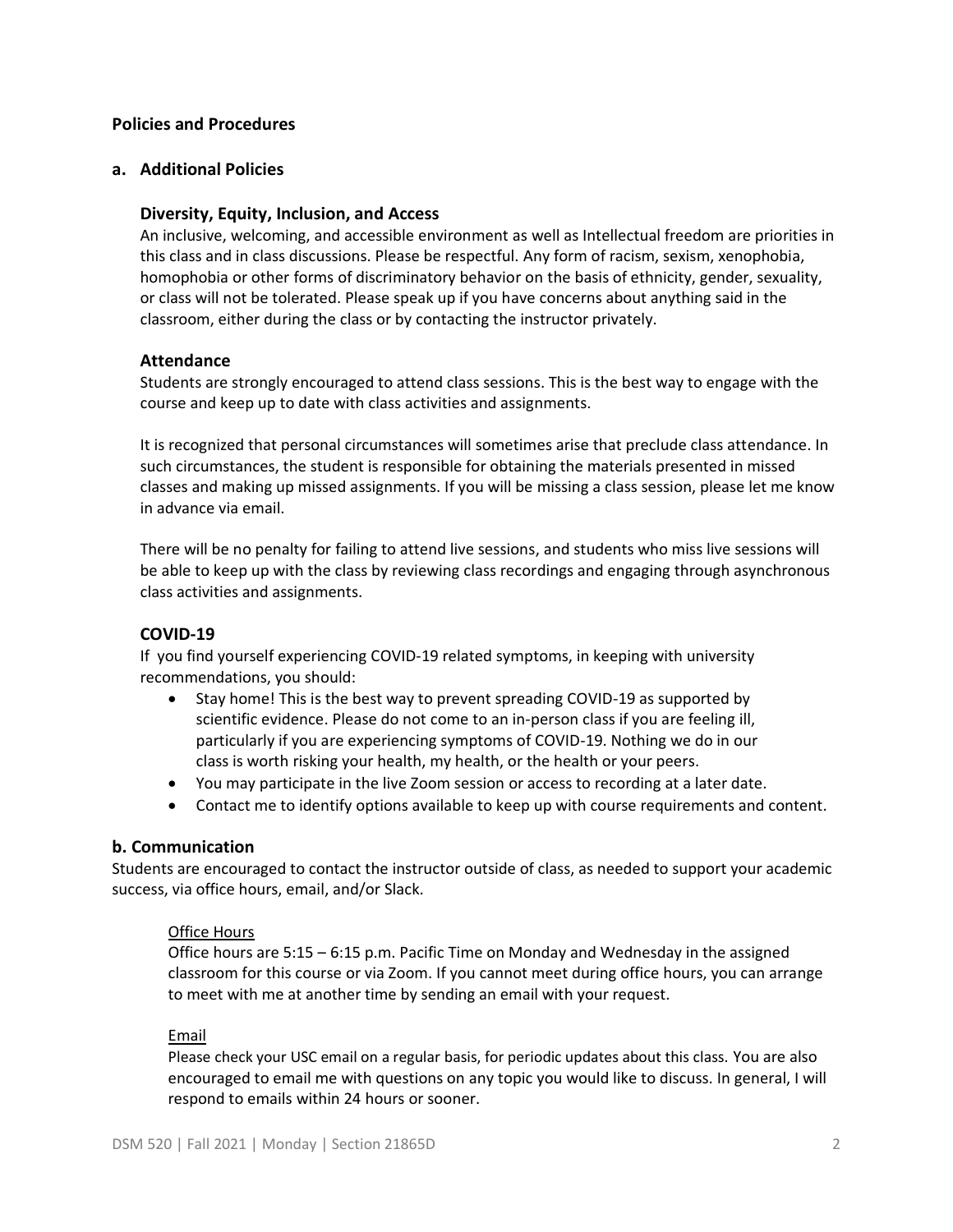## Slack

This class will use Slack as a communication and collaboration tool. You may DM me via Slack.

## Blackboard

Course materials and weekly slides will be posted on Blackboard.

## Use of Technology in the Classroom

To make the most of our learning environment, please keep mobile devices on silent and put away during class time, unless you are experiencing an emergency. There will be time during class breaks to check mobile devices.

## **c. Hybrid Course**

This is a hybrid course. It has simultaneous instruction to students in a classroom AND online via Zoom. Links to the Zoom classroom will be posted on Blackboard. Classes will be recorded and available on Blackboard.

## Zoom Participation Guidelines

- **Turn on your video when possible**. It is helpful to be able to see each other, just as in an in-person class. Please wear appropriate clothing and use appropriate backgrounds. However, we do recognize that if you have limited Internet bandwidth or no webcam, it may not be possible. If you are unable to find an environment without a lot of visual distractions, it is ok to turn off your video.
- **Use tools**. In order to maximize collaboration in the delivery of courses in remote learning, I strongly encourage the use of tools such as cameras, mics, and chat features in order to mimic the face-to-face classroom experience environment as much as possible. While you are encouraged to use your webcam and mic whenever possible/appropriate during the classes conducted via Zoom, you are not required to do so.
- **Additional information regarding audio.** Please mute your microphone when you are not talking. This helps eliminate background noise. Use a headset when possible. This will improve audio quality. If you are not able to find a quiet, distraction free spot where you can use your microphone, use the chat window for questions and comments relevant to the class.
- **Synchronous session recording notice.** Live class sessions will be recorded and made available to students through Blackboard (including transcriptions). Please remember that USC policy prohibits sharing of any synchronous and asynchronous course content outside of the learning environment. As a student, you are responsible for the appropriate use and handling of these recordings under existing SCampus policies regarding class notes. These rules will be strictly enforced, and violations will be met with appropriate disciplinary action.

## Changes to Course Modality

This course has been designed to transition to fully online, should the need arise due to local, state or federal guidelines. In the event the delivery method is altered, please be assured the learning goals and outcomes of the course will not change; however, some aspects of the course will change in terms of mode of delivery, participation and testing methods.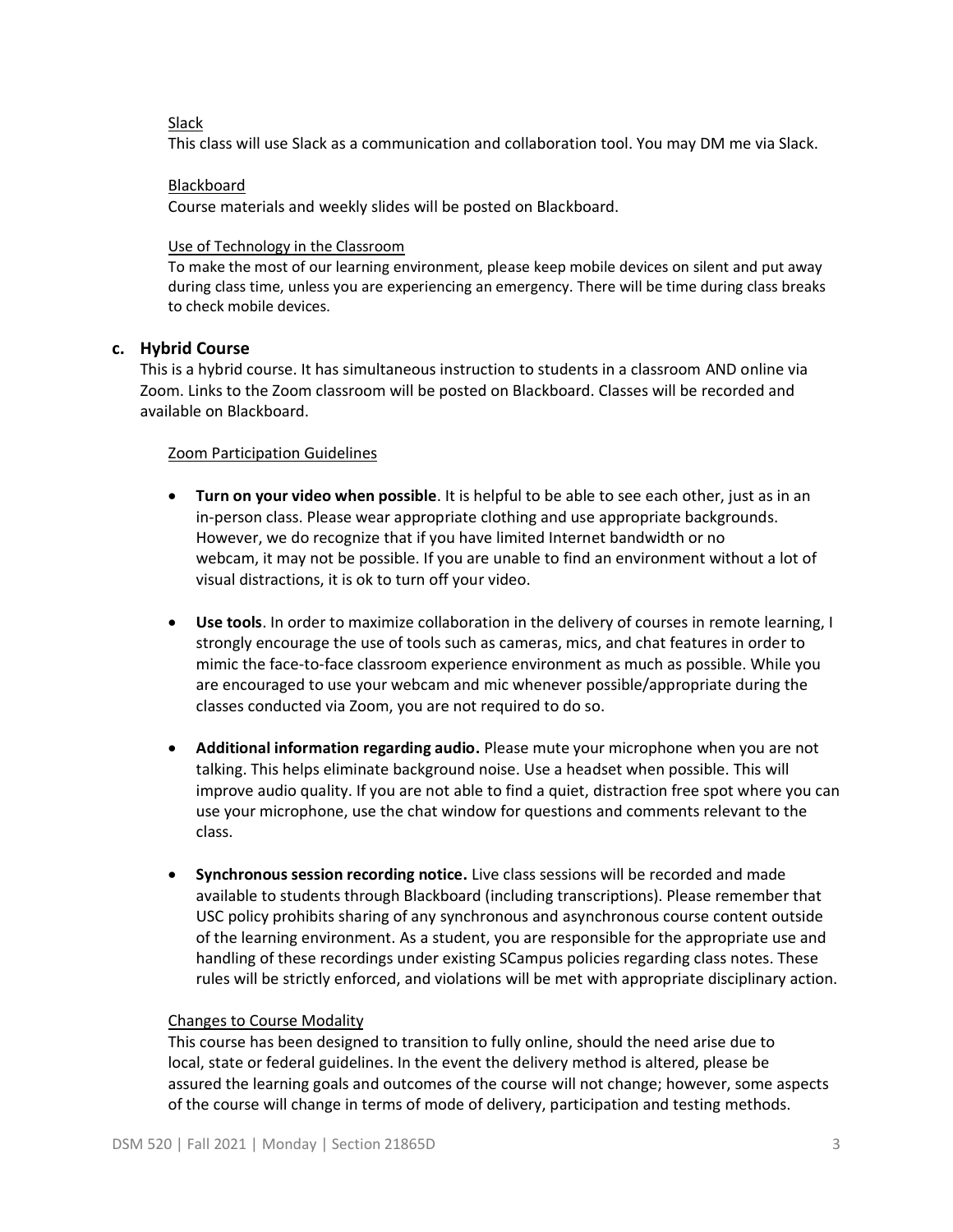## **Technological Proficiency and Hardware/Software Required**

Because class meetings will be held in person and via Zoom, students should have the latest version of Zoom on their laptops.

Even if you are attending class on campus, please bring a laptop and headphones to class. Small group discussions during class time are common. We may use Zoom to facilitate breakout groups consisting of students who are online as well as in the classroom.

## **Required Readings and Supplementary Materials**

Readings and other materials are noted in the weekly course schedule. Links are included for those available in the public domain. Other readings and materials for weekly course meetings will be posted on Blackboard.

## **Description and Assessment of Assignments**

The overall purpose of the assignments in this class is to give you some experience of **how to prepare for the design and execution of a media initiative in a corporate or other organizational setting**.

You will be asked to prepare a project that you will write two papers about, one short and one long. During the semester you will be asked to present the current state of your project twice to receive feedback from your colleagues and the instructor that can be worked into the final paper.

There are **four milestones** for the **class deliverables**:

- 1. **You will spend the first month of class considering what you want your class project to be and potentially find a group to collaborate with (this is optional; everyone in a group will receive the same grade for their short paper and their long paper).** The project has to be related to a class topic, and must be a presentation of a new digital media project of some sort. It can be a social media campaign strategy, or the presentation of a digital media project such as an app, a website, or a new service. In weeks 6 and 7 all students in the class will do a short pitch of their idea to the rest of the class, in a way that mimics how you would pitch ideas in a professional setting. The class will then give feedback and suggestions on the project. The pitch length will be the same amount of time for individuals and groups.
- 2. **The feedback you receive should then be worked into a more fleshed-out presentation**. This presentation will constitute the 3-5 page short paper due in week 8. The short paper length for a group is 6-8 pages.
- 3. **When you get your short paper back, it will include feedback from the instructor, which you will then work into the next presentation of your project.** It will be a bit longer than a pitch, yet still very brief. You will present the current state of the project to the class and receive further feedback during weeks 13 and 14.
- 4. **The final paper will be a 10-15 page concept presentation of your project** and should take into account everything we have discussed and read throughout the semester, as well as the feedback given by your peers and the instructor. Although this must adhere to academic formatting, the content will be more like a conceptual project description. The final paper length for a group is 20-25 pages.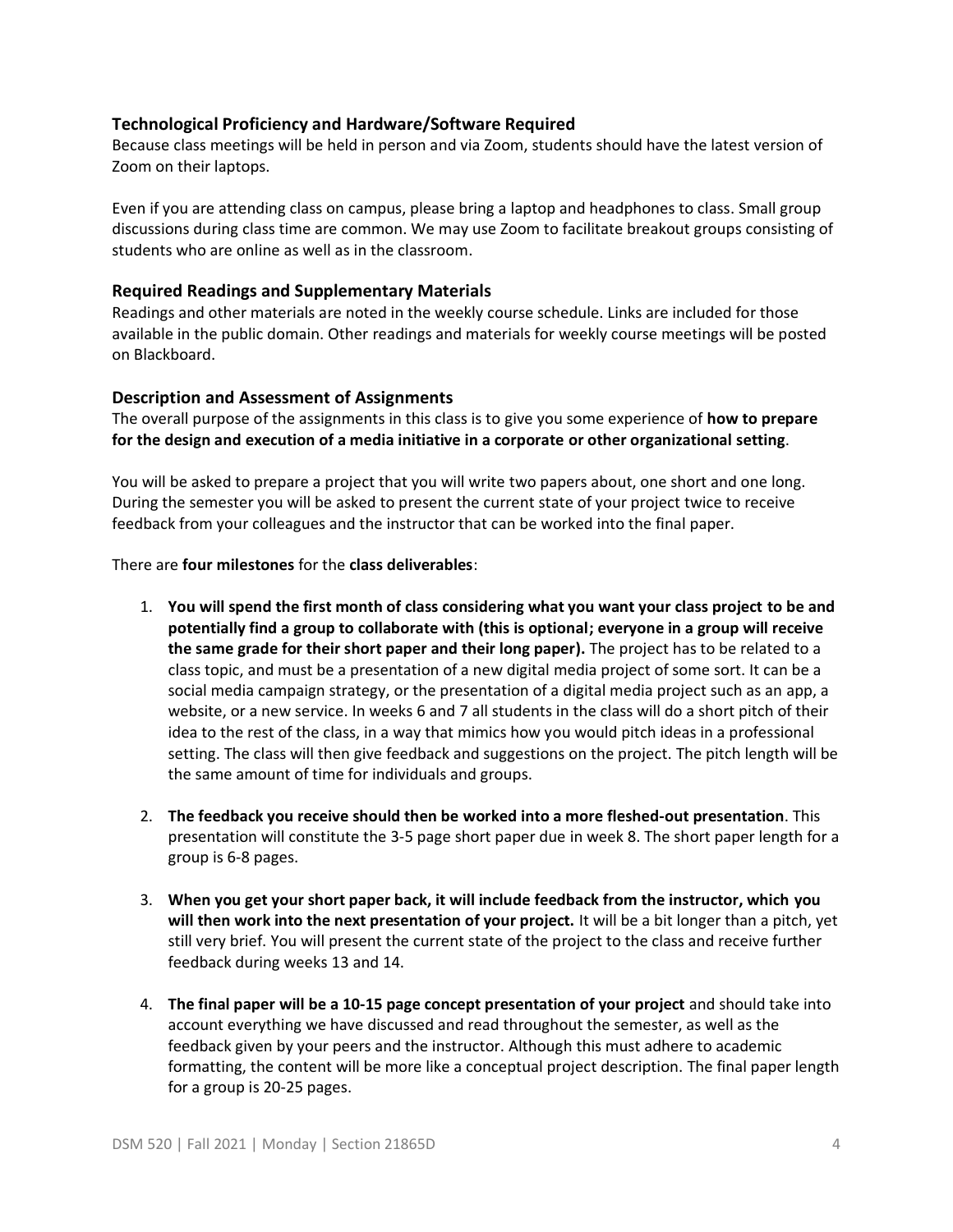More details about the requirements for these assignments will follow in an assignment brief. In general, the deliverables process will be as close to what it would be like to pitch and present your project in a corporate or other organizational setting, including real-life considerations that entails.

## **In-Class Work**

Students will complete work assigned during class time, such as small group assignments, open-notes quizzes, polls, or other in-class work products individually or in teams that count toward their in-class work grade. Credit will be given for thoughtful completion. For teamwork, all members will receive the same grade for the work product. In-class work will be conducted randomly throughout the semester. In-class work may be assigned at any point during the class; students who miss the assignment due to arriving late or leaving early will not have an opportunity to make up the work. For this reason, the lowest two scores on in-class work will be dropped.

## **Breakdown of Grade**

The overall grade breaks down as follows:

| <b>Assignment</b>         | <b>Points</b> | % of Grade |
|---------------------------|---------------|------------|
| In-Class Work             | 150           | 15         |
| Workshops   Presentations | 200           | 20         |
| Project: Short paper      | 250           | 25         |
| Final Project: Long paper | 400           | 40         |
| TOTAL                     | 1,000         | 100%       |

## **Grading Scale**

This course has 1,000 possible points. Each assignment has a point score and percentage score. Your percentage scores on the assignments will be totaled and translated to a letter grade per this scale:

| 94 to 100%: A                | 80% to 83%: B-                              | 67% to 69%: D+ |
|------------------------------|---------------------------------------------|----------------|
|                              | 90% to 93%: A- 77% to 79%: C+ 64% to 66%: D |                |
| 87% to 89%: B+ 74% to 76%: C |                                             | 60% to 63%: D- |
| 84% to 86%: B                | 70% to 73%: C- 0% to 59%: F                 |                |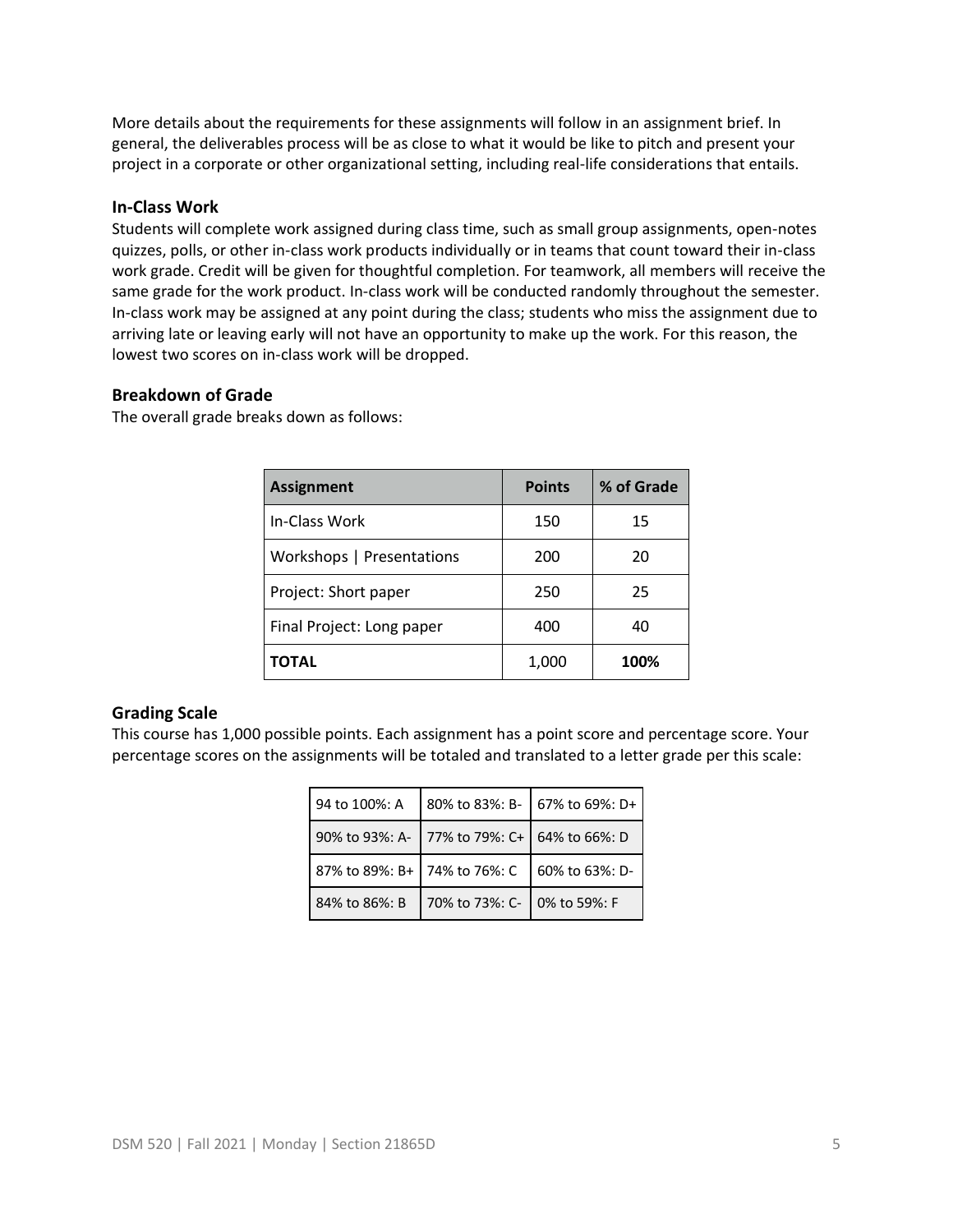## **Grading Standards**

Grades will be assigned as follows for the type and quality of work that is submitted by the student in order to earn each letter grade:

| Letter<br>Grade | <b>Description</b>                                                                                                                                                                                                                                                                                                                                                      |
|-----------------|-------------------------------------------------------------------------------------------------------------------------------------------------------------------------------------------------------------------------------------------------------------------------------------------------------------------------------------------------------------------------|
| $A/A$ -         | Excellent, outstanding, thoughtful, and enthusiastic work that "goes the extra mile" to<br>create professional-level assignments that could be presented to a CEO, C-Suite leader, or<br>client. Demonstrates extraordinarily high achievement and critical thinking; comprehensive<br>knowledge and understanding of subject matter; all expectations met and exceeded |
| $B+ / B$        | Good, graduate-school caliber and above-average work, demonstrating moderately broad<br>knowledge and understanding of subject matter; explicitly or implicitly demonstrates good,<br>if not thorough understanding; stronger critical thinking and expression would be needed<br>for success in a professional setting; most expectations met                          |
| $B$ -/C+        | Fair, with only a basic level of knowledge and understanding of the subject matter;<br>improvement needed on critical thinking, creativity, ideas, arguments, and follow through;<br>some expectations met                                                                                                                                                              |
| C and<br>below  | Fulfilling the bare minimum, reflecting little critical thinking, marked by many errors, and/or<br>showing little understanding of the material                                                                                                                                                                                                                         |

## **Grading Timeline**

Grading Timeframe and Missing or Inaccurate Score Inquiries/Disputes

For effective learning, students should receive timely feedback on assignments and exams. Therefore, every attempt will be made to grade assignments/exams and post grades within two weeks. Scores for all assignments and exams are regularly updated on Blackboard. You are responsible for notifying the instructor **within one (1) week** of a score posting if you think a score is missing or inaccurate. Moreover, you only have this period of time to contest a score on an assignment/exam. If you fail to inquire/notify us of any discrepancy, missing score, or contest a score within one week of the date the score is posted, no further changes will be made.

## **Assignment Submission Policy**

- A. All assignments are due on the dates specified. All assignments must be completed and submitted on time to avoid a grade reduction. **If you are unable to turn in an assignment due to illness or a personal emergency**, you must provide written documentation that will allow you to be excused, or discuss your situation with me in a timely manner, generally at least a week before the due date. Do not wait until the end of the semester to sort things out. **In order to pass this class, you will need to complete ALL of the assignments.**
- B. Assignments must be submitted via Blackboard. As a backup if Blackboard is not accessible, assignments may be submitted to the instructor's email.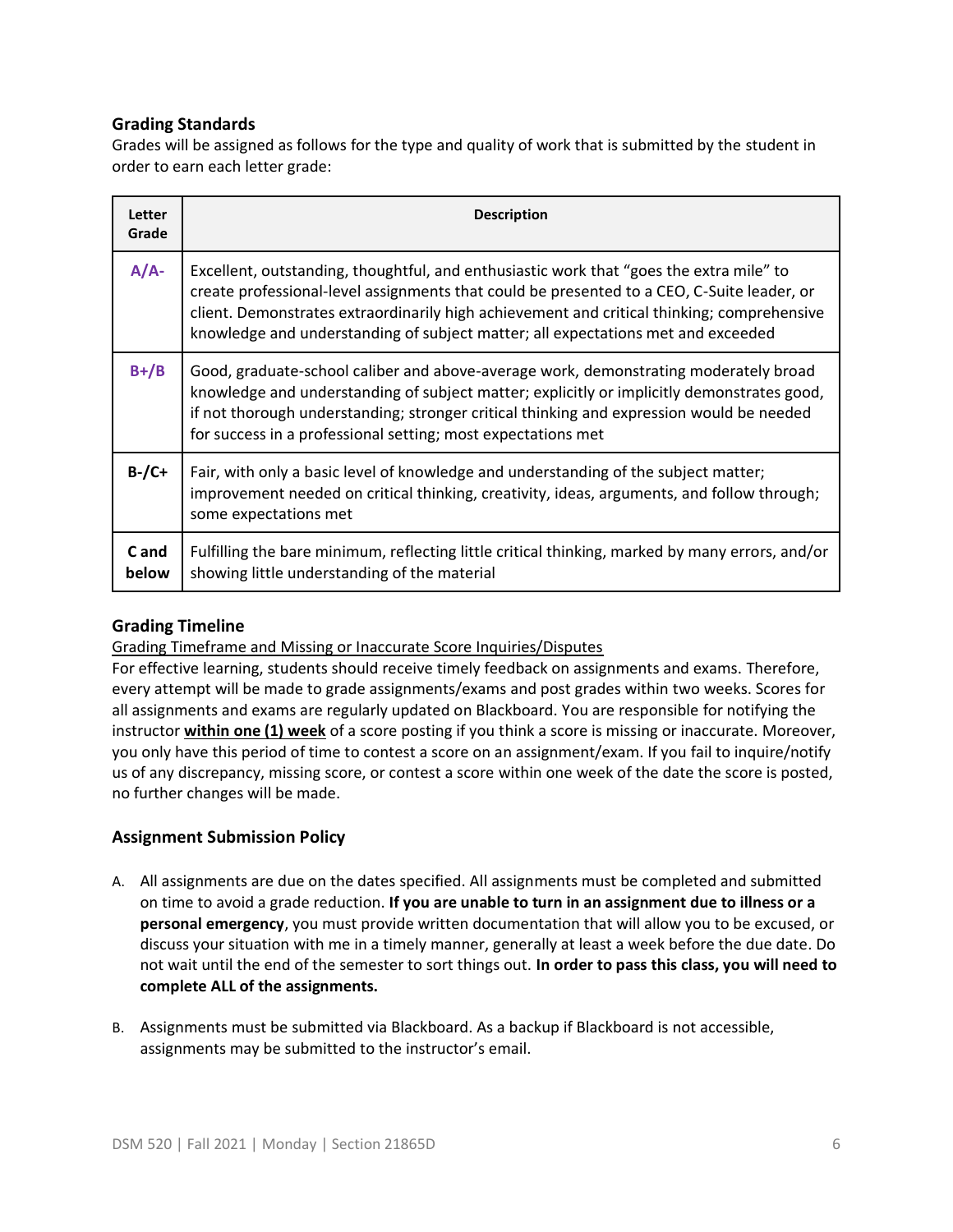## **Add/Drop Dates for Session 001 (15 weeks: 8/23/21 – 12/3/21)**

## **Link:** <https://classes.usc.edu/term-20213/calendar/>

**Friday, September 10:** Last day to register and add classes for Session 001

**Friday, September 10:** Last day to change enrollment option to Pass/No Pass or Audit for Session 001 **Friday, September 10:** Last day to purchase or waive tuition refund insurance for fall

**Tuesday, September 14:** Last day to add or drop a Monday-only class without a mark of "W" and receive a refund or change to Pass/No Pass or Audit for Session 001

**Friday, October 8:** Last day to drop a course without a mark of "W" on the transcript for Session 001. Mark of "W" will still appear on student record and STARS report and tuition charges still apply. Please drop any course by the end of week three (or the 20 percent mark of the session) to avoid tuition charges.

**Friday, October 8:** Last day to change pass/no pass to letter grade for Session 001. All major and minor courses must be taken for a letter grade.

**Friday, November 12:** Last day to drop a class with a mark of "W" for Session 001

**Saturday, November 13:** Last day to change between letter grade or Pass/No pass in a letter graded course for Session 001.

## **Course Schedule: A Weekly Breakdown**

*Important note to students: Be advised that this syllabus is subject to change – and probably will change – based on the progress of the class, news events, and/or guest speaker availability, where relevant. This course will have a few guest speakers, who will talk about their work relevant to this class, and respond to your questions. When a guest speaker joins us, it will generally be during the first hour of class.* 

| <b>Date</b>    | <b>Topics</b>                     | <b>Readings</b>                                                                                                                                                                                                                                                                                                                                                                                                                                                                                                                                                                                                                                            | Due Dates   Notes |
|----------------|-----------------------------------|------------------------------------------------------------------------------------------------------------------------------------------------------------------------------------------------------------------------------------------------------------------------------------------------------------------------------------------------------------------------------------------------------------------------------------------------------------------------------------------------------------------------------------------------------------------------------------------------------------------------------------------------------------|-------------------|
| Week 1<br>8/23 | Course<br><b>Introduction</b>     | Seth Godin: Buzzer Management:<br>https://seths.blog/2015/06/buzzer-management/                                                                                                                                                                                                                                                                                                                                                                                                                                                                                                                                                                            |                   |
| Week 2<br>8/30 | Internet History<br>and Structure | Please read and watch these in this order, to<br>make the technical details easier to understand<br>Blum, A.: Discover the physical side of the Internet<br>(VIDEO) https://www.ted.com/talks/andrew_blum<br>what is the internet really?language=e n#t-47645<br>Organizing the World's Information - Genesis at<br>Google - Google Founders Page, L., Brin, S. -<br>https://www.ted.com/talks/sergey brin larry page the g<br>enesis of google#t-6338<br>Mayo, K. and Newcomb, P.: How the Web Was<br>Won:https://www.vanityfair.com/news/2008/07/internet<br>200807<br>Abbate, J.: Inventing the Internet, chapter 1, p. 7-<br>21; chapter 6, p. 181-200 |                   |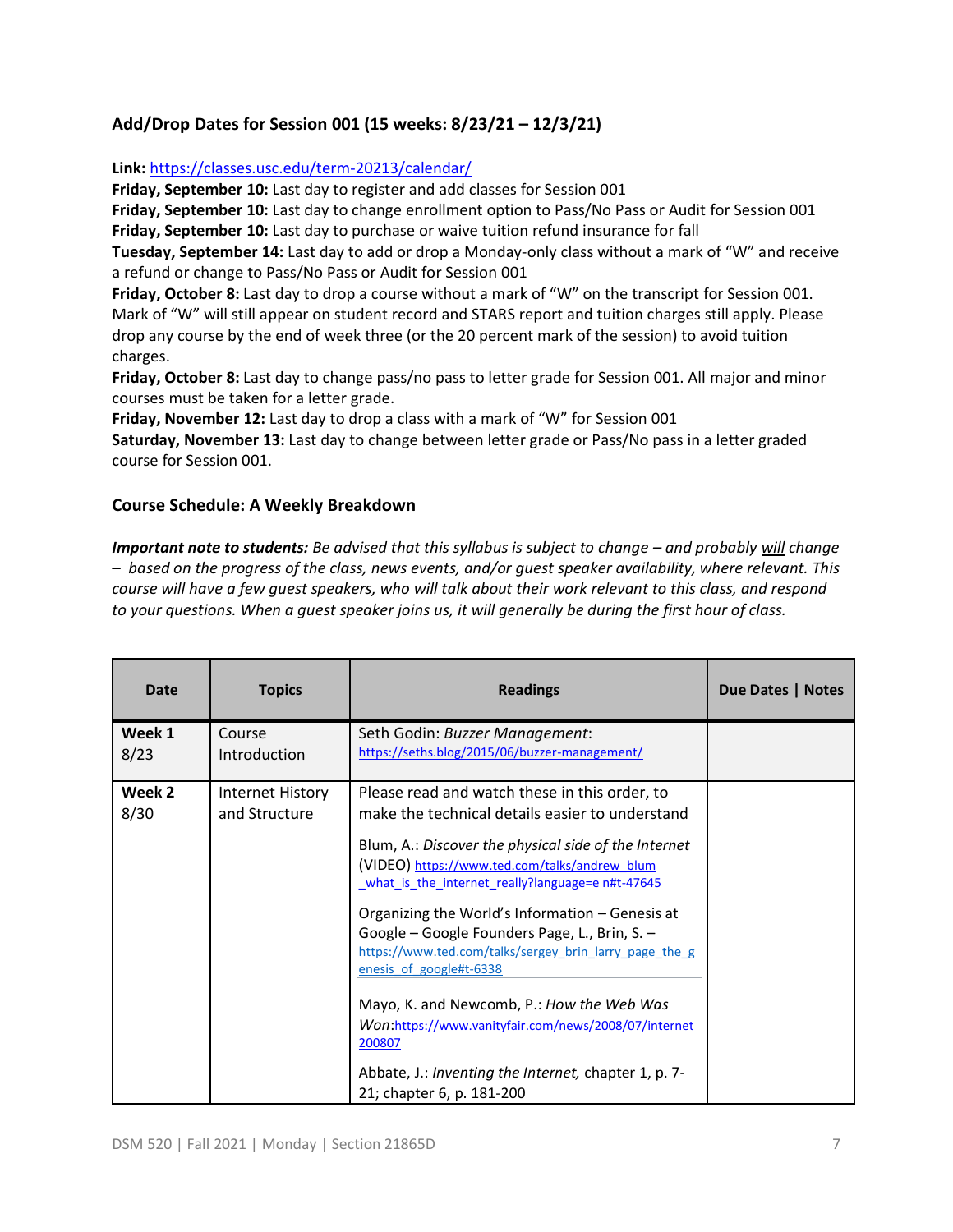| Date               | <b>Topics</b>                                                                                                       | <b>Readings</b>                                                                                                                                                                                                                                                                                                                                                                                                                                                                                                                                                                                                                                                                                         | <b>Due Dates   Notes</b>                                                                                           |
|--------------------|---------------------------------------------------------------------------------------------------------------------|---------------------------------------------------------------------------------------------------------------------------------------------------------------------------------------------------------------------------------------------------------------------------------------------------------------------------------------------------------------------------------------------------------------------------------------------------------------------------------------------------------------------------------------------------------------------------------------------------------------------------------------------------------------------------------------------------------|--------------------------------------------------------------------------------------------------------------------|
| Week 3<br>No Class |                                                                                                                     |                                                                                                                                                                                                                                                                                                                                                                                                                                                                                                                                                                                                                                                                                                         | <b>Labor Day:</b><br>Monday, Sept. 6                                                                               |
| Week 4<br>9/13     | The Current<br>Landscape:<br>Screens, OSes,<br>and Platforms                                                        | Hootsuite/We are Social: Digital Use Around the<br>World in July 2021:<br>https://wearesocial.com/blog/2021/07/digital-audiences-<br>swell-but-there-may-be-trouble-ahead<br>Meeker, M.: Our New World, April 2020,<br>https://www.bondcap.com/report/onw/#view/1<br>Harvard Business School - Driving Digital<br>Strategy, Gupta, S. 2018<br>https://www.youtube.com/watch?v=y60yeHak5bE                                                                                                                                                                                                                                                                                                               | <b>Labor Day:</b><br>Monday, Sept. 6                                                                               |
| Week 5<br>9/20     | The Building<br><b>Blocks of Social</b><br>Networks &<br>Social Marketing:<br>The People<br>Infrastructure          | Harvard Medical School: Dawn of Social<br>Networks: Hunter-gatherers Provide Clues About<br>the Evolution of Cooperation (VIDEO)<br>https://www.youtube.com/watch?v=It-pHyDrkTM<br>Tuten, T: Social Media Marketing, p. 17 - 18 and<br>75-104<br>Targeted Marketing & Attribution - Marketing<br>Trend report - MarTechSeries Insights 2020<br>https://www.marketingevolution.com/marketing-<br>essentials/marketing-attribution<br>Social Media Use in 2021, Pew Research Center:<br>https://www.pewresearch.org/internet/2021/04/07/social-<br>media-use-in-2021/<br>Gallo, C.: What It Takes to Give a Great<br>Presentation: https://hbr.org/2020/01/what-it-takes-to-<br>give-a-great-presentation | Check-in<br><b>Course Evaluation</b>                                                                               |
| Week 6<br>9/27     | Streaming:<br>Where<br>Infrastructure<br><b>Meets New</b><br><b>Business Models,</b><br>Content & Data<br>Explosion | Barron, B.: What is a CDN: A Beginner's Guide to<br><b>Content Delivery Networks</b><br>https://www.wpsuperstars.net/beginners-guide-content-<br>delivery-networks/<br>Thompson, J: Over-the-Top (OTT) and the new<br>frontier of digital media<br>https://pkglobal.com/blog/2020/12/webinar-recap-mdx-<br>streaming-services/<br>Thompson, J: Media Index Report - Over the<br>Top Streaming is Changing the Game<br>https://pkglobal.com/wp-content/uploads/2020/10/Media-Digital-Experience-<br>MDX-Index-Report.pdf?mkt_tok=ODMxLUpHQy00NDcAAAF_BGKT5513-<br>EVeShIEBsscz042tBiKIxpsuweK6C7tqi85qwi5Cux1r1aNeqKSQdgAuKP-<br>X8aeanndYM7DOQu9hlz OgHgaXC1EB7l qpf                                    | Workshop  <br>Presentation<br>What's your<br>project?<br>Get class and<br>professor<br>feedback on your<br>concept |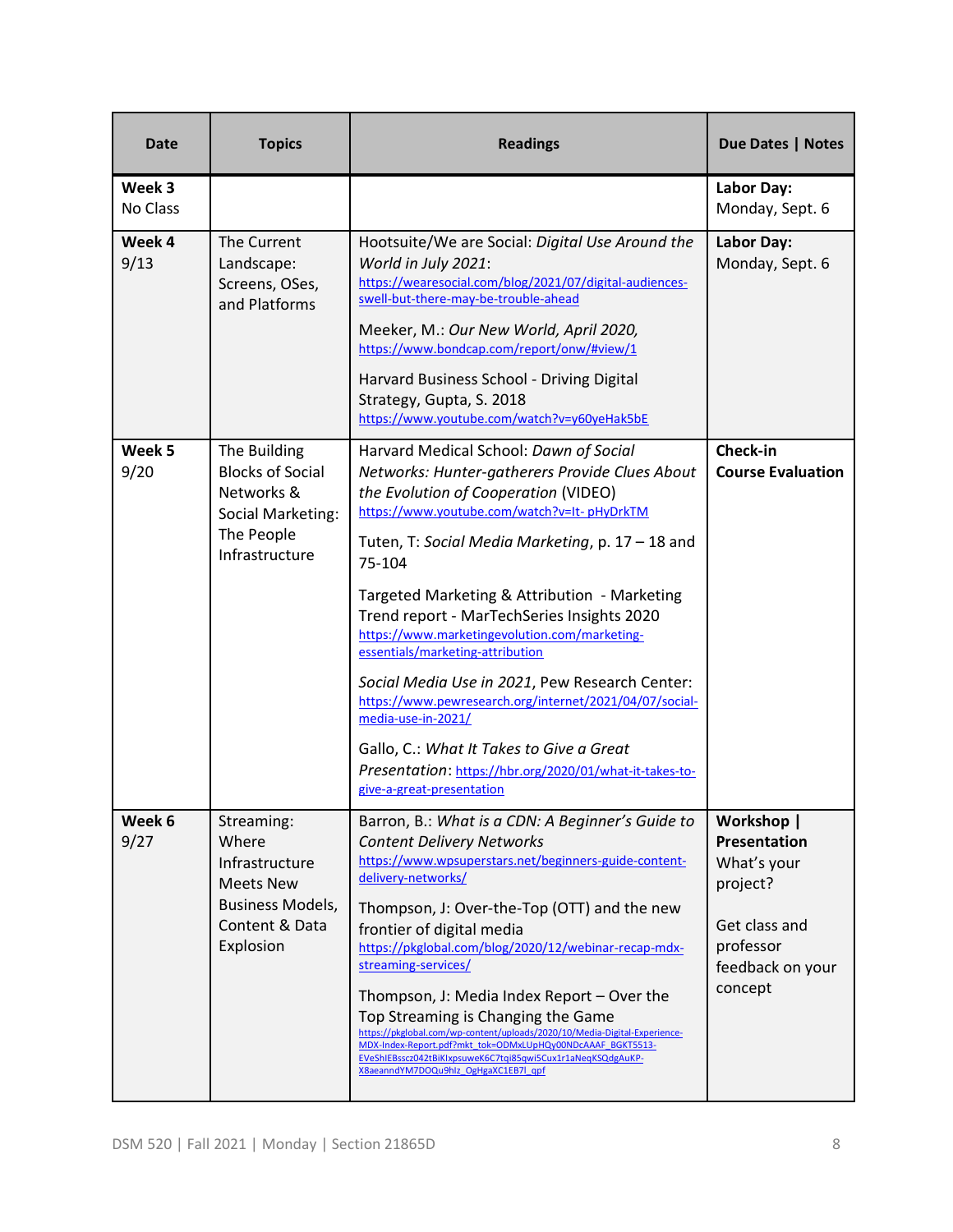| <b>Date</b>                | <b>Topics</b>                                                                                                                     | <b>Readings</b>                                                                                                                                                                                                                                                                                                                                                                                                                                                                                                                                                                                                                                                                                                                                                                                                                                                                                                                                                                                                          | Due Dates   Notes                                                                                                          |
|----------------------------|-----------------------------------------------------------------------------------------------------------------------------------|--------------------------------------------------------------------------------------------------------------------------------------------------------------------------------------------------------------------------------------------------------------------------------------------------------------------------------------------------------------------------------------------------------------------------------------------------------------------------------------------------------------------------------------------------------------------------------------------------------------------------------------------------------------------------------------------------------------------------------------------------------------------------------------------------------------------------------------------------------------------------------------------------------------------------------------------------------------------------------------------------------------------------|----------------------------------------------------------------------------------------------------------------------------|
| Week 6<br>9/27<br>(cont'd) | Streaming:<br>Where<br>Infrastructure<br><b>Meets New</b><br>Business Models,<br>Content & Data<br>Explosion                      | How Netflix's Reed Hastings Rewrote the<br><b>Hollywood Script</b><br>https://www.forbes.com/sites/dawnchmielewski/2020/09/<br>07/how-netflixs-reed-hastings-rewrote-the-hollywood-<br>script/#6d9db40f15df<br>Wayne, M.: Netflix, Amazon, and branded<br>television content in subscription video on-<br>demand portals<br>Perzanowdky and Schultz: The End of Ownership<br>- Introduction                                                                                                                                                                                                                                                                                                                                                                                                                                                                                                                                                                                                                              |                                                                                                                            |
| Week 7<br>10/4             | Interfaces, UX<br>and the launch of<br>5G, AI, Search<br>Engine<br>Optimization,<br>Algorithms and IP<br>Addressable<br>Audiences | Krug, S.: Don't Make Me Think! p. 11-47<br>Pernice, K.: F-Shaped Pattern of Reading on the<br>Web: Misunderstood, But Still Relevant (Even on<br>Mobile): https://www.nngroup.com/articles/f-shaped-<br>pattern-reading-web-content/<br>Leveraging 5G in Hollywood - Thompson, J<br>https://www-marketscreener-<br>com.cdn.ampproject.org/c/s/www.marketscreener.com/a<br>mp/LUXOFT-HOLDING-INC-13451150/news/Luxoft-<br>Leveraging-5G-to-Drive-Innovation-and-Creativity-in-<br>Hollywood-Beyond-28744000/<br>Introduction to eye-tracking in UX design (watch<br>from 5:37 to approx. 39:30)<br>https://www.youtube.com/watch?v=JfzTevZZ-z0&t=326s<br>Artificial Intelligence: Natural Language<br>Processing:<br>https://www.youtube.com/watch?v=CMrHM8a3hqw<br>NLP: The 2020 Voice Assistant Battle:<br>https://www.youtube.com/watch?v=ou9CjRWq1tM<br>How Big Tech Is Battling To Own The \$49B Voice<br>Market, Feb. 2019<br>https://www.cbinsights.com/research/facebook-amazon-<br>microsoft-google-apple-voice/ | Workshop  <br><b>Presentation:</b><br>What's your<br>project?<br>Get class and<br>professor<br>feedback on your<br>concept |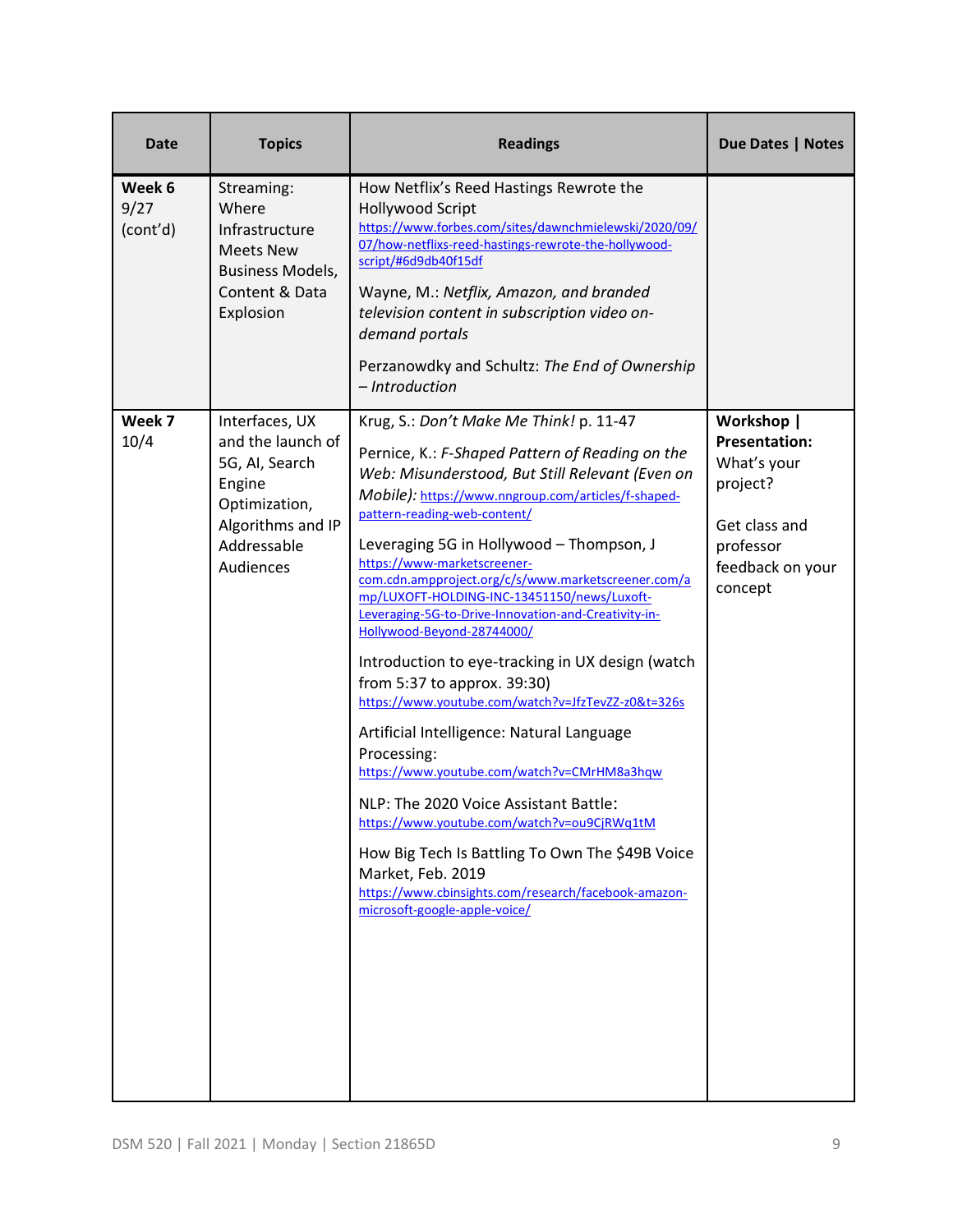| <b>Date</b>     | <b>Topics</b>                                                     | <b>Readings</b>                                                                                                                                                                                                                                                                                                      | Due Dates   Notes                                             |
|-----------------|-------------------------------------------------------------------|----------------------------------------------------------------------------------------------------------------------------------------------------------------------------------------------------------------------------------------------------------------------------------------------------------------------|---------------------------------------------------------------|
| Week 8<br>10/11 | Direct-to-<br>Consumer &<br><b>Emerging Media</b><br>Marketplaces | Miranda, G.: Voice Marketing and Why<br>eCommerce Should Listen<br>https://www.godatafeed.com/blog/voice-marketing-<br>and-why-ecommerce-should-listen                                                                                                                                                               |                                                               |
|                 |                                                                   | DTC/E-Commerce trends & outlook 2021.<br>https://www.retaildive.com/news/e-commerce-skyrocketed-<br>during-the-pandemic-now-instagram-facebook-and-sna/604081/<br>https://chart-na1.emarketer.com/248481/us-digital-commerce-<br>platform-retail-ecommerce-gross-merchandise-value-gmv-2019-<br>2023-billions-change |                                                               |
|                 |                                                                   | Quip Case - VP Direct-to-Consumer PIttson, S<br>2021. Disrupting the Toothbrush market 2021.<br>https://content-na1.emarketer.com/quips-vp-of-growth-talks-d2c-<br>models-podcast-ads-making-toothbrush-cool-nikes                                                                                                   |                                                               |
|                 |                                                                   | Platforms disrupting traditional industries<br>https://www.youtube.com/watch?v=squZz3aDKNM                                                                                                                                                                                                                           |                                                               |
|                 |                                                                   | Taylor, T.L.: Watch Me Play Chapter 4: eSports<br><b>Broadcasting</b>                                                                                                                                                                                                                                                |                                                               |
|                 |                                                                   | Experts Say the 'New Normal' in 2025 Will Be Far<br>More Tech Driven, Pew Research Center:<br>https://www.pewresearch.org/internet/2021/02/18/exper<br>ts-say-the-new-normal-in-2025-will-be-far-more-tech-<br>driven-presenting-more-big-challenges/                                                                |                                                               |
| Week 9<br>10/18 | Live Streamers,<br>Producers,<br>YouTubers, and                   | Cunningham, S.and Craig, D. Being 'really real'<br>on YouTube: authenticity, community and brand<br>culture in social media entertainment                                                                                                                                                                            | <b>Short Paper Due:</b><br>Project Overview                   |
|                 | <b>TikTokers</b>                                                  | Bishop, S.: Anxiety, panic and self- optimization:<br>Inequalities and the YouTube algorithm                                                                                                                                                                                                                         | <b>Fall Recess:</b><br>Thursday, Oct. 14<br>& Friday, Oct. 15 |
|                 |                                                                   | <b>Understanding TikTok 2021</b><br>https://www.thedrum.com/opinion/2021/08/11/understa<br>nding-tiktok-platform-nuances-and-optimising-campaign-<br>performance                                                                                                                                                     |                                                               |
|                 |                                                                   | TikTok is the most downloaded App BBC, 2021<br>https://www.bbc.com/news/business-58155103                                                                                                                                                                                                                            |                                                               |
|                 |                                                                   |                                                                                                                                                                                                                                                                                                                      |                                                               |
|                 |                                                                   |                                                                                                                                                                                                                                                                                                                      |                                                               |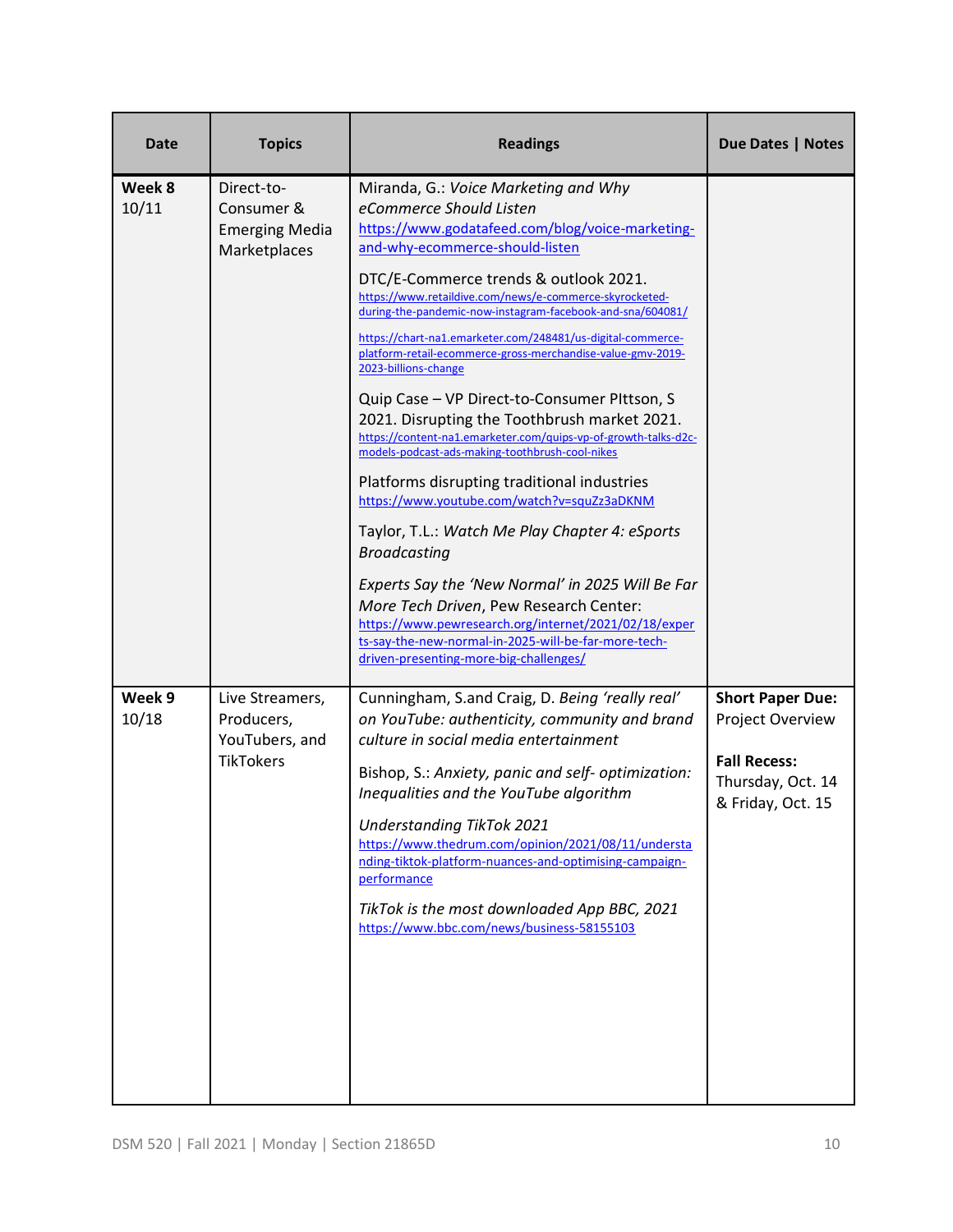| Date    | <b>Topics</b>                                                           | <b>Readings</b>                                                                                                                                                                                                                                                | Due Dates   Notes |
|---------|-------------------------------------------------------------------------|----------------------------------------------------------------------------------------------------------------------------------------------------------------------------------------------------------------------------------------------------------------|-------------------|
| Week 10 | The Transition of<br>10/25<br>News and PR to<br><b>Online Platforms</b> | Wihbey, J. P.: The Social Fact, p. 125-169                                                                                                                                                                                                                     |                   |
|         |                                                                         | News in the U.S., Statista Dossier                                                                                                                                                                                                                             |                   |
|         | $-2021$                                                                 | Digital News Fact Sheet, Pew Research Center:<br>https://www.journalism.org/fact-sheet/digital-news/                                                                                                                                                           |                   |
|         |                                                                         | Analysis: "Some Real News about Fake News",<br>The Atlantic 2019<br>https://www.theatlantic.com/ideas/archive/2019/06/fake-<br>news-republicans-democrats/591211/                                                                                              |                   |
|         |                                                                         | Americans Who Mainly Get Their News on Social<br>Media are Less Engaged, Less Knowledgeable,<br>Pew Research Center:<br>https://www.journalism.org/2020/07/30/americans-who-<br>mainly-get-their-news-on-social-media-are-less-engaged-<br>less-knowledgeable/ |                   |
| Week 11 | Social Media                                                            | Tuten, T.: Social Media Marketing, chapter 6:                                                                                                                                                                                                                  |                   |
| 11/1    | Advertising and                                                         | Social Community, p. 195-231                                                                                                                                                                                                                                   |                   |
|         | Campaigning                                                             | <b>Targeted Digital Marketing vs Traditional</b><br>Advertising<br>https://www.youtube.com/watch?v=SinHkP3omeM                                                                                                                                                 |                   |
|         |                                                                         | Digital Media Advertising Report 2021 - Social<br>Media Advertising, Statista Digital Market<br>Outlook                                                                                                                                                        |                   |
|         |                                                                         | NIKE's Targeted Campaigns w/World Cup                                                                                                                                                                                                                          |                   |
|         |                                                                         | Women's Soccer<br>https://www.cnn.com/2019/07/08/business/nike-ad-                                                                                                                                                                                             |                   |
|         |                                                                         | womens-world-cup-team-usa-trnd/index.html                                                                                                                                                                                                                      |                   |
|         |                                                                         | https://www.cnbc.com/2019/07/08/nike-wins-big-as-the-<br>us-womens-soccer-team-takes-the-world-cup.html                                                                                                                                                        |                   |
|         |                                                                         | https://www.usatoday.com/story/sports/soccer/wusa/202<br>0/07/30/megan-rapinoe-uswnt-star-narrates-nike-ad-<br>focused-race-gender/5545300002/                                                                                                                 |                   |
|         |                                                                         |                                                                                                                                                                                                                                                                |                   |
|         |                                                                         |                                                                                                                                                                                                                                                                |                   |
|         |                                                                         |                                                                                                                                                                                                                                                                |                   |
|         |                                                                         |                                                                                                                                                                                                                                                                |                   |
|         |                                                                         |                                                                                                                                                                                                                                                                |                   |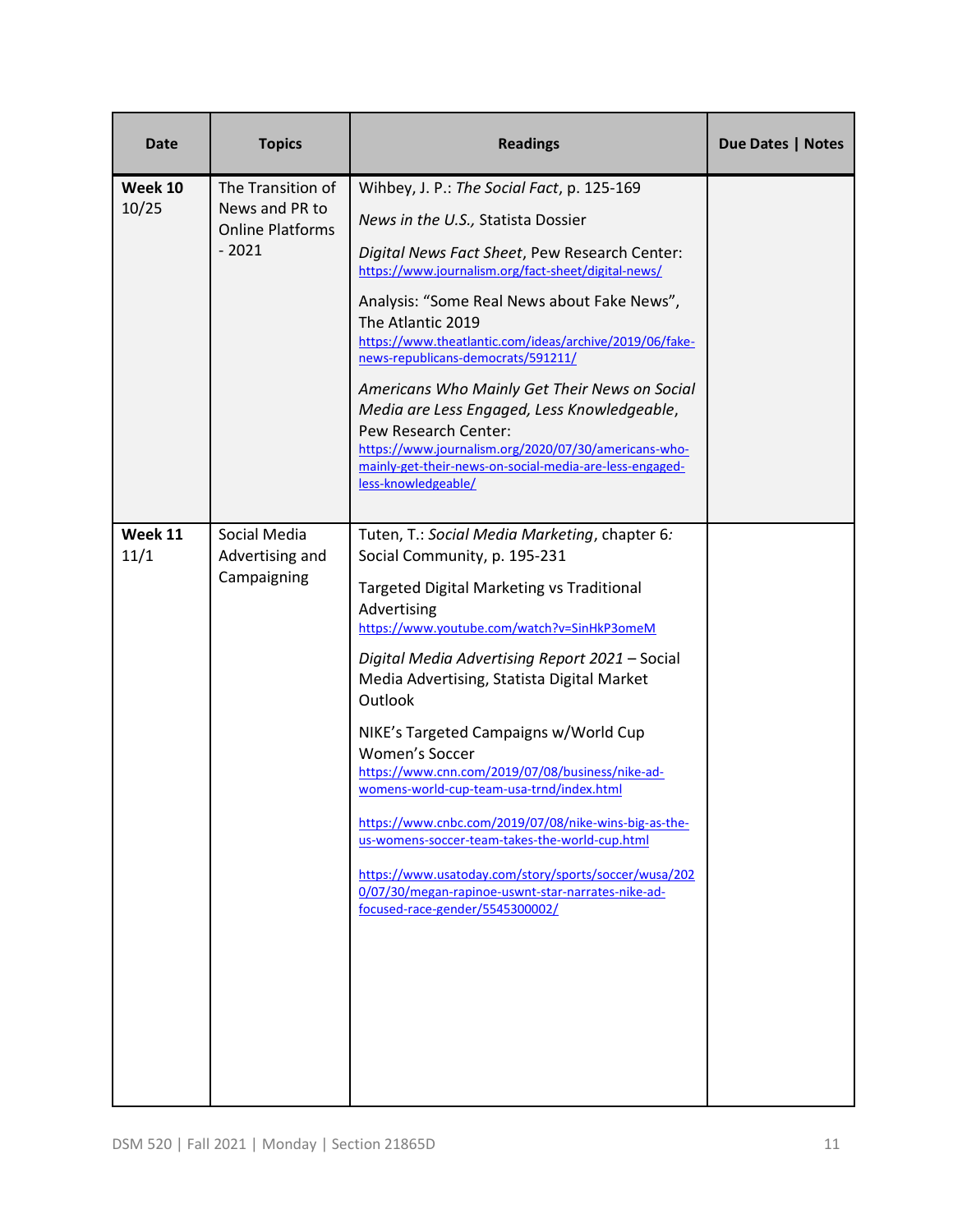| Date                                      | <b>Topics</b>                                                                              | <b>Readings</b>                                                                                                                                                                                                                                                                                                                                                                                                                                                                                                                                                                                                                                                                                                                    | <b>Due Dates   Notes</b>                                                                              |
|-------------------------------------------|--------------------------------------------------------------------------------------------|------------------------------------------------------------------------------------------------------------------------------------------------------------------------------------------------------------------------------------------------------------------------------------------------------------------------------------------------------------------------------------------------------------------------------------------------------------------------------------------------------------------------------------------------------------------------------------------------------------------------------------------------------------------------------------------------------------------------------------|-------------------------------------------------------------------------------------------------------|
| Week 12<br>11/8                           | The Rise of<br><b>Digital Filter</b><br><b>Bubbles</b><br><b>DSM: Dark Social</b><br>Media | Tuten, T.: Social Media Marketing, p. 248 - 260<br>Eli Pariser - Beware of Online Filter Bubbles<br>https://www.ted.com/talks/eli pariser beware online filt<br>er bubbles?language=en#t-6338<br>We're Trapped in a Social Filter Bubble, MarTech<br>Series 2019<br>https://martechseries.com/mts-insights/guest-<br>authors/were-trapped-in-a-social-filter-bubble/<br>Nadler, Crain and Donovan: Weaponizing the<br>Digital Influence Machine: The Political Perils of<br>Online Ad Tech (Data & Society Report)<br>Fake Biden Video gets 1 million views<br>https://www.vice.com/en/article/y3gg5k/a-fake-biden-<br>video-got-over-a-million-views-before-twitter-did-<br>anything-about-it<br>AFTER TRUTH - viewing & analysis |                                                                                                       |
| Week 13<br>11/15                          | Social Media<br>Analytics                                                                  | Tuten, T.: Social Media Marketing, chapter 10:<br>Social Media Analytics, p. 335-363<br>The Power of Analytics<br>Retargeting - https://maxtraffic.com/blog/retargeting-<br>strategies/<br>Single Sign On - What is it?, How does it work?<br>https://blog.capterra.com/single-sign-on/                                                                                                                                                                                                                                                                                                                                                                                                                                            | Workshop  <br><b>Presentation:</b><br>Presentations of<br>new project<br>iteration, class<br>feedback |
| Week 14<br>11/22                          | Social Media<br>Metrics & the<br>Power of User<br>Analytics                                | Tuten, T., Social Media Marketing, chapter 11:<br>Social Media Metrics, p. 365 - 398                                                                                                                                                                                                                                                                                                                                                                                                                                                                                                                                                                                                                                               | Workshop  <br><b>Presentation:</b><br>Presentations of<br>new project<br>iteration, class<br>feedback |
| Week 15<br>11/29                          | Navigating<br>Organizational<br>Culture to<br>Execute a Digital<br>Media Initiative        | Benson, B.: Why Are We Yelling? Disrupt<br>Yourself Podcast with Whitney Johnson:<br>https://podcasts.apple.com/us/podcast/buster-benson-<br>why-are-we-yelling/id1156483471?i=1000486365472                                                                                                                                                                                                                                                                                                                                                                                                                                                                                                                                       | <b>USC Course</b><br><b>Evaluations</b>                                                               |
| <b>STUDY DAYS</b><br>$12/4 - 12/7$        |                                                                                            |                                                                                                                                                                                                                                                                                                                                                                                                                                                                                                                                                                                                                                                                                                                                    |                                                                                                       |
| <b>FINAL</b><br><b>PAPER DUE</b><br>12/13 |                                                                                            | Paper due on<br>Monday, Dec. 13 at 11 p.m. Pacific Time                                                                                                                                                                                                                                                                                                                                                                                                                                                                                                                                                                                                                                                                            |                                                                                                       |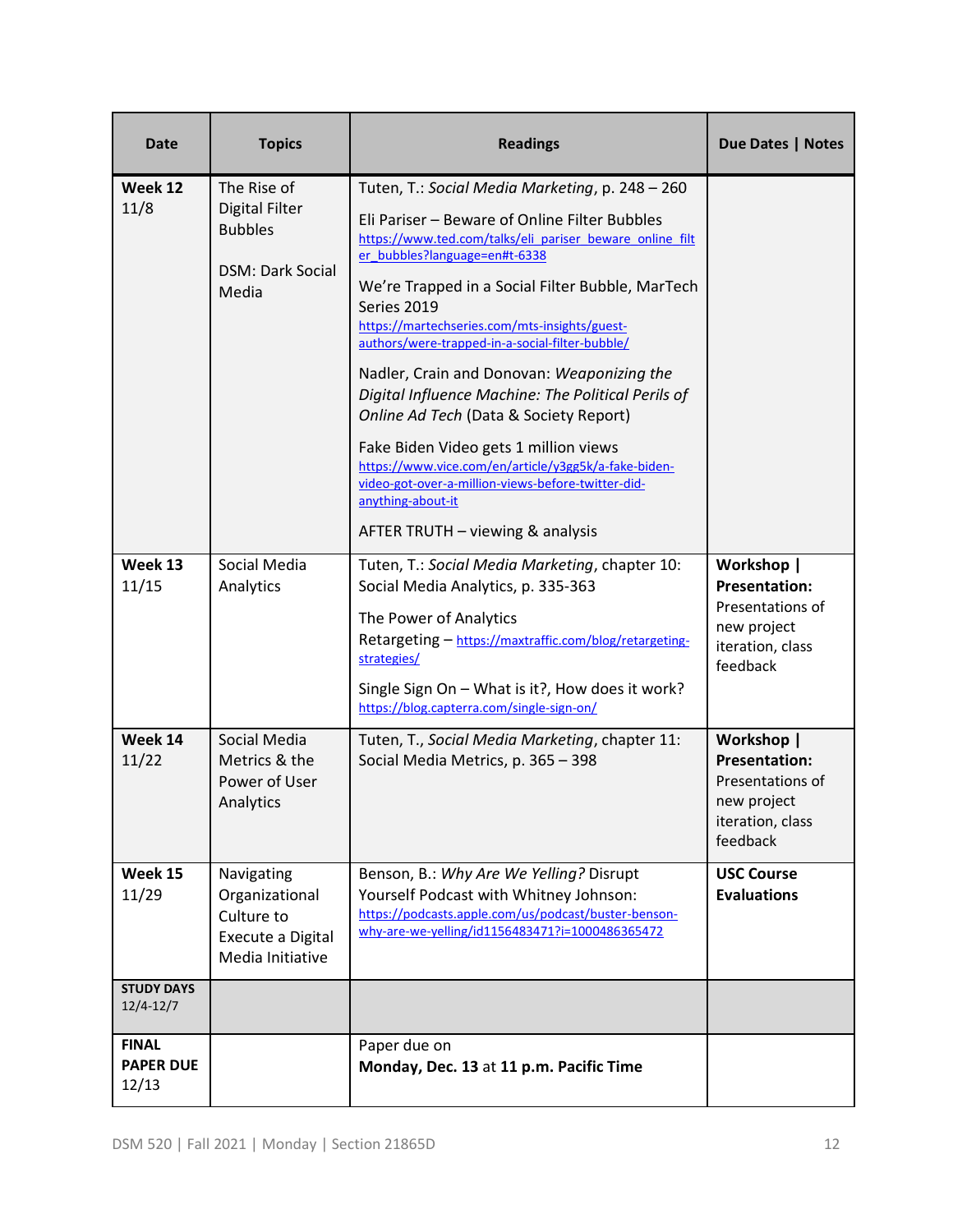## **Statement on Academic Conduct and Support Systems**

## **a. Academic Conduct**

## *Plagiarism*

Plagiarism – presenting someone else's ideas as your own, either verbatim or recast in your own words – is a serious academic offense with serious consequences. Please familiarize yourself with the discussion of plagiarism in *[SCampus](https://policy.usc.edu/scampus/)* in Part B, Section 11, "[Behavior Violating University Standards.](https://policy.usc.edu/files/2020/07/SCampus-Part-B-2.pdf)" Other forms of academic dishonesty are equally unacceptable. See additional information in *SCampus* and university policies on scientific misconduct[, policy.usc.edu/scientific-misconduct.](http://policy.usc.edu/scientific-misconduct)

The School of Communication maintains a commitment to the highest standards of ethical conduct and academic excellence. Any student found responsible for plagiarism, fabrication, cheating on examinations, or purchasing papers or other assignments will be reported to the Office of Student Judicial Affairs and Community Standards and may be dismissed from the School of Communication. There are no exceptions to the school's policy.

In addition, it is assumed that the work you submit for this course is work you have produced entirely by yourself, and has not been previously produced by you for submission in another course, without approval of the instructor.

### **b. Support Systems**

## *Counseling and Mental Health - (213) 740-9355 – 24/7 on call*

### [studenthealth.usc.edu/counseling](https://studenthealth.usc.edu/counseling/)

Free and confidential mental health treatment for students, including short-term psychotherapy, group counseling, stress fitness workshops, and crisis intervention.

### *National Suicide Prevention Lifeline - 1 (800) 273-8255 – 24/7 on call*

### [suicidepreventionlifeline.org](http://www.suicidepreventionlifeline.org/)

Free and confidential emotional support to people in suicidal crisis or emotional distress 24 hours a day, 7 days a week.

## *Relationship and Sexual Violence Prevention and Services (RSVP) - (213) 740-9355(WELL), press "0" after hours – 24/7 on call*

### [studenthealth.usc.edu/sexual-assault](https://studenthealth.usc.edu/sexual-assault/)

Free and confidential therapy services, workshops, and training for situations related to gender-based harm[.](https://engemannshc.usc.edu/rsvp/)

## *Office of Equity and Diversity (OED) - (213) 740-5086 | Title IX – (213) 821-8298*

### [equity.usc.edu,](https://equity.usc.edu/) [titleix.usc.edu](http://titleix.usc.edu/)

Information about how to get help or help someone affected by harassment or discrimination, rights of protected classes, reporting options, and additional resources for students, faculty, staff, visitors, and applicants. The university prohibits discrimination or harassment based on the following *protected characteristics*: race, color, national origin, ancestry, religion, sex, gender, gender identity, gender expression, sexual orientation, age, physical disability, medical condition, mental disability, marital status, pregnancy, veteran status, genetic information, and any other characteristic which may be specified in applicable laws and governmental regulations. The university also prohibits sexual assault,